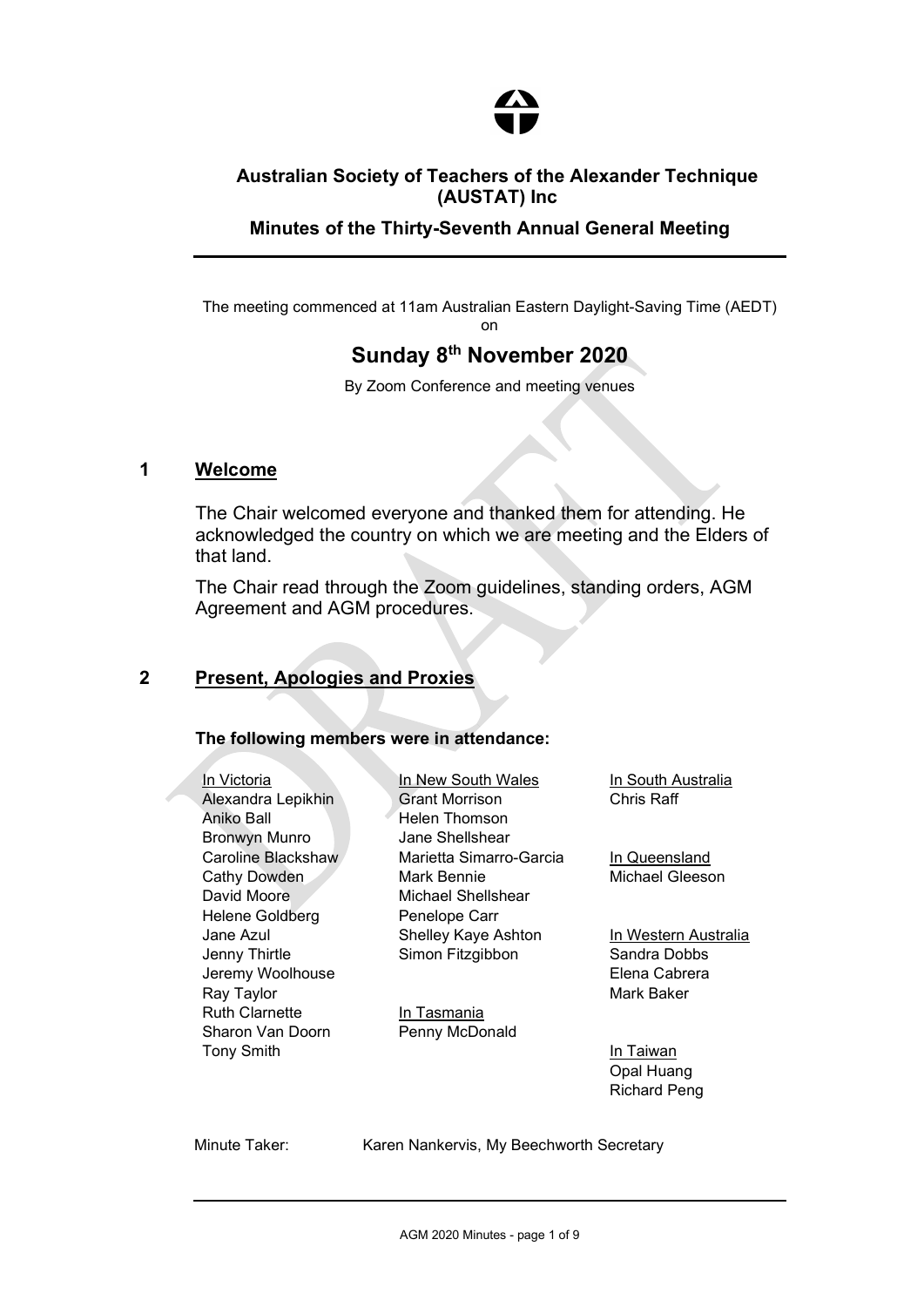#### Present by Proxy:

| Kate Martin             | assigned to: | Aniko Ball              |
|-------------------------|--------------|-------------------------|
| Ben O'Loghlin           | assigned to: | Aniko Ball              |
| Matthew Wasley          | assigned to: | Aniko Ball              |
| Margaret McGill         | assigned to: | Aniko Ball              |
| <b>Teresa Mears</b>     | assigned to: | Caroline Blackshaw      |
| Chris Falk              | assigned to: | Cathy Dowden            |
| Karen Anderson          | assigned to: | Cathy Dowden            |
| Karyn Chapman           | assigned to: | Helen Thomson           |
| Mary Cerny Carrigan     | assigned to: | <b>Helen Thomson</b>    |
| <b>Terry Fitzgerald</b> | assigned to: | Helen Thomson           |
| Sheila Hale             | assigned to: | Helene Goldberg         |
| Emma Hyland             | assigned to: | <b>Jenny Thirtle</b>    |
| Carina Thomas           | assigned to: | Jenny Thirtle           |
| Jack Mintz              | assigned to: | Jenny Thirtle           |
| Meredith Connie         | assigned to: | Marietta Simarro-Garcia |
| Diana Devitt Dawson     | assigned to: | Mark Bennie             |
| Greg Ford               | assigned to: | Penelope Carr           |
| Jane Refshauge          | assigned to: | Penelope Carr           |
| Léonie John             | assigned to: | Penelope Carr           |
| Michael Stenning        | assigned to: | Penelope Carr           |
| Elke Rudolph            | assigned to: | Penny McDonald          |
| Jane Coker              | assigned to: | Penny McDonald          |
| Janette Costin          | assigned to: | Penny McDonald          |
| Michael Clarke Lewis    | assigned to: | Simon Fitzgibbon        |
| <b>Bradley Newman</b>   | assigned to: | Simon Fitzgibbon        |
| Michael McGurgan        | assigned to: | Tony Smith (Chair)      |
| Jeanette Hajncl         | assigned to: | Tony Smith (Chair)      |
| <b>Philip Shaw</b>      | assigned to: | Tony Smith (Chair)      |

#### Voting strength, including proxies - 58

#### Apologies:

- Ann Carroll Ben O'Loghlin Bradley Newman Carina Thomas Chris Falk Diana Devitt Dawson Elke Rudolph Emma Hyland Greg Ford Jack Mintz
- Jane Coker Jane Refshauge Janette Costin Jeanette Hajncl Karen Anderson Karyn Chapman Kate Martin Léonie John Margaret McGill Mary Cerny Carrigan
- Matthew Wasley Meredith Connie Michael Clarke Lewis Michael McGurgan Michael Stenning Philip Shaw Sheila Hale Teresa Mears Terry Fitzgerald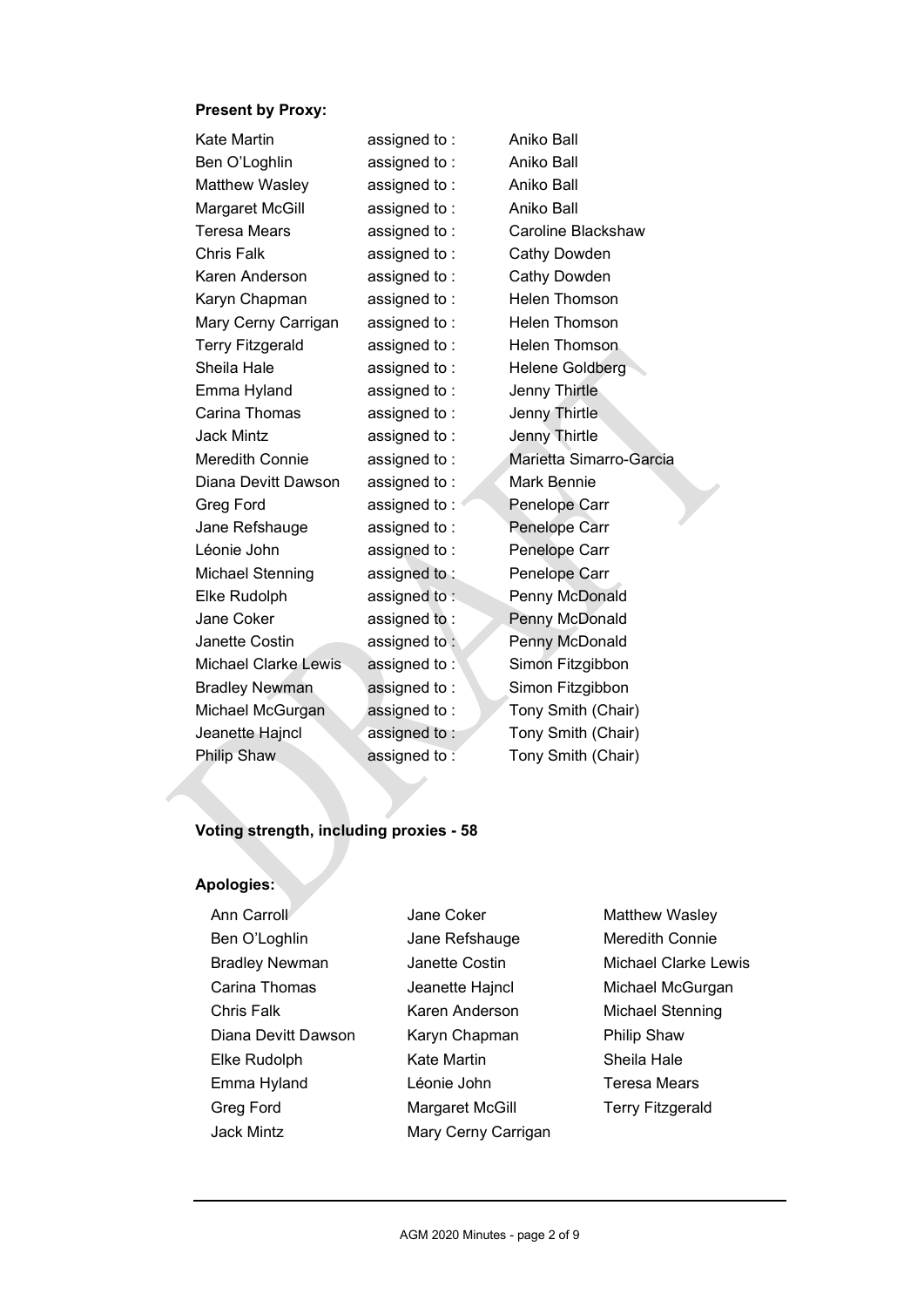### 3 Adoption of Minutes of the Annual General Meeting, 2019

The Chair invited members to advise if any amendments were required to the 2019 AGM minutes.

| Motion: | Meeting.                                               |           | That AUSTAT adopt the minutes of the 2019 Annual General |  |
|---------|--------------------------------------------------------|-----------|----------------------------------------------------------|--|
| Moved:  | Penny McDonald                                         | Seconded: | <b>Caroline Blackshaw</b>                                |  |
| Voting: | 58 in favour<br>Voting result: The motion was carried. |           |                                                          |  |

4 Matters arising from the minutes of the 2019 AGM Nil

### 5 Adoption of Minutes of the Special General Meeting, 2020

The Chair invited members to advise if any amendments were required to the 2020 Special General Meeting minutes.

| <b>Motion:</b> | That AUSTAT adopt the minutes of the 2020 Special General |  |  |  |  |
|----------------|-----------------------------------------------------------|--|--|--|--|
|                | Meeting.                                                  |  |  |  |  |

Moved: Alexandra Lepikhin Seconded: Cathy Dowden

Voting: 58 in favour, Voting result: The motion was carried.

## 6 Matters arising from the minutes of the 2020 SGM Nil

11.30am Elena Cabrera joined the meeting Voting strength including proxies - 59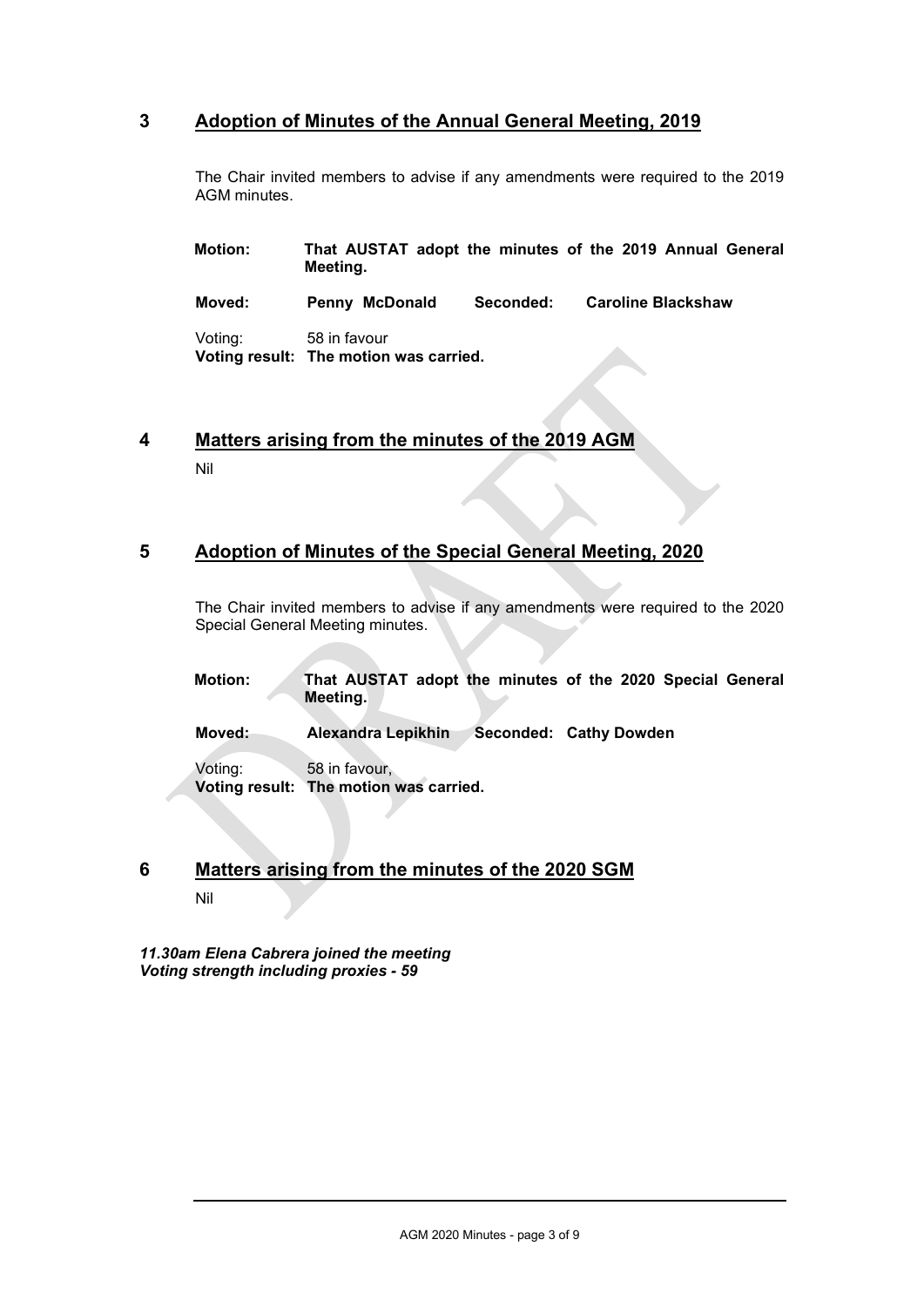## 7 Adoption of Accounts and Reports

### Chair's Report:

The Interim Chair, Tony Smith, read the Chair's report presented by Jeremy Woolhouse prior to his resignation in August and his Addendum report.

Amendment: Paragraph 2, "not the only Australian school now training students who will graduate but not be automatically eligible for AUSTAT membership" Rule (c), they can't automatically be members, but there is a procedure they can go through to become AUSTAT members. Remove the word 'Automatically'

Motion: That the Chair's and Interim Chair's reports be accepted with that amendment

Moved: Tony Smith Seconded: Sandra Dobbs

Voting: 59 yes Voting Result: The motion was carried

### Treasurer's Report:

The Treasurer, Penny McDonald, report taken as read.

As per amendment in Chair's report 'Only two of the four operating training schools in Australia are training students to automatically be AUSTAT members.' Remove the word 'automatically'

#### Motion: That the Treasurer's report be accepted as read with amendment. Moved: Tony Smith Seconded: Aniko Ball

Voting: 59 yes Voting Result: The motion was carried

#### Discussion:

Question asked about granting waivers: Treasurer will report on that at next AGM. in the current financial year there are around 10.

Declining numbers explained: The Treasurer explained that the comment about declining numbers was around the lack of students coming in, at that time there was only 4 students in Australia.

Chair thanks everyone who had supplied reports for the Annual Report.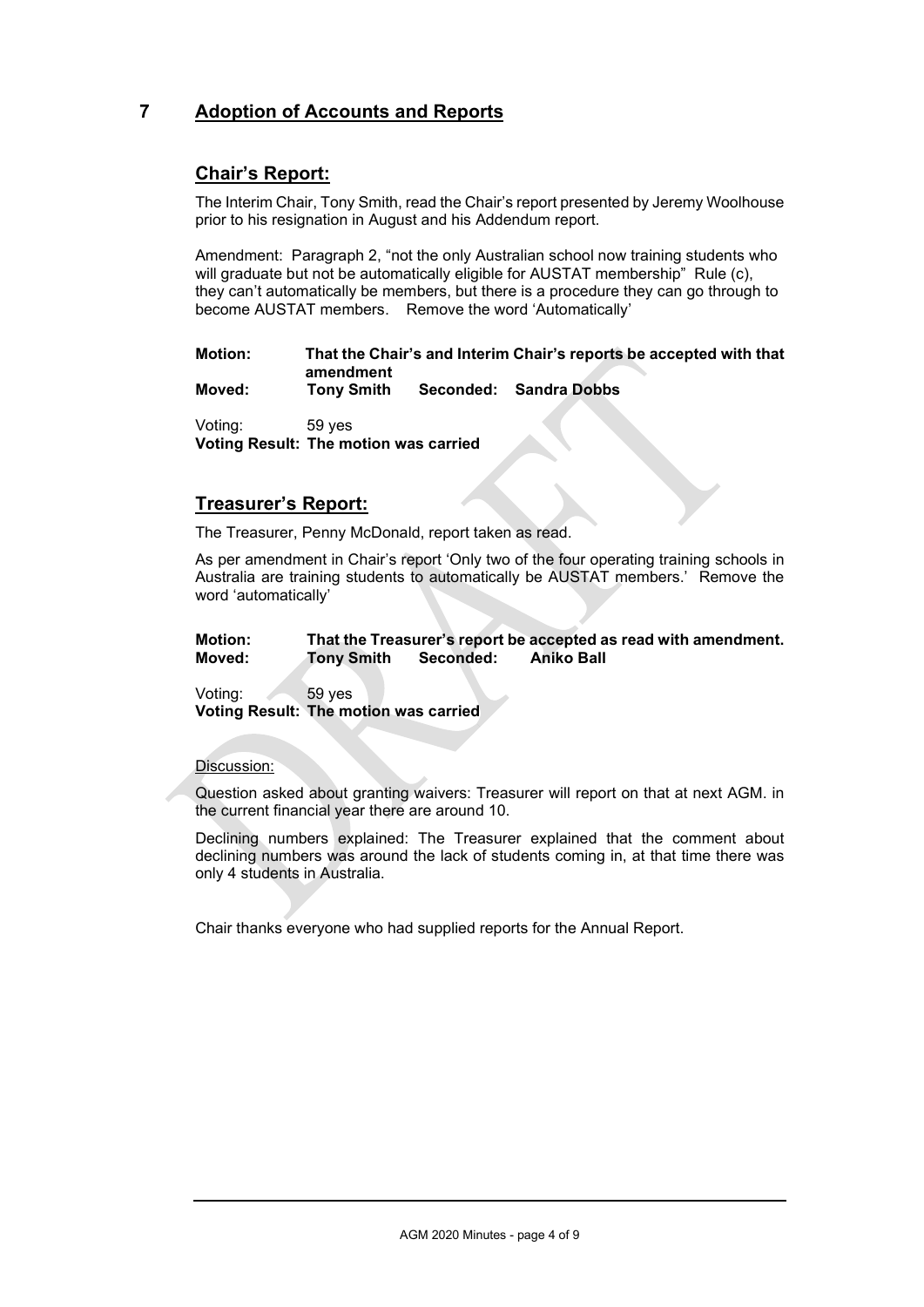### 8 Election of Office Bearers for 2020/2021

One nomination for the position of Chair has been received. Tony Smith stepped aside as Chair for this vote, and Ray Taylor took over the voting process. Penny McDonald and Aniko Ball spoke about their reasons for nominating Tony Smith. Tony spoke about the opportunities going forward to progress the training and teaching of AT and to come together as a society.

| <b>Position</b> | <b>Nominee</b> | Nominated by   | Seconded by |
|-----------------|----------------|----------------|-------------|
| Chair           | Tony Smith     | Penny McDonald | Aniko Ball  |

Voting: 56 yes (Votes not received from 1 person and 2 proxies)

#### Tony Smith was duly elected to the position of Chair

One nomination for the position of Treasurer has been received.

One nomination for the position of Treasurer has been received. Jeremy Woolhouse and Tony Smith spoke about their reasons for nominating Penny McDonald. Penny responded that she has learnt lots in the last 2 years and is keen to share the workload with everyone at Council over the next 2 years.

| <b>Position</b> | <b>Nominee</b> | Nominated by     | Seconded by |
|-----------------|----------------|------------------|-------------|
| Freasurer       | Penny McDonald | Jeremy Woolhouse | Tony Smith  |

Voting: 55 yes, 4 no,

#### Penny McDonald was duly elected to the position of Treasurer

### Election of up to 4 Ordinary Council Members:

The Chair thanked Ray Taylor and Mark Baker, who are stepping down from Council, this year for all their efforts over the last 2 years.

The following nominations have been received for 4 Ordinary Council Members

Nominees, and those who nominated them, spoke about the nominations.

| <b>Nominee</b>             | Nominated by     | <b>Seconded by</b> |
|----------------------------|------------------|--------------------|
| Caroline Blackshaw         | Penny McDonald   | Aniko Ball         |
| <b>Michael Clark-Lewis</b> | Simon Fitzgibbon | Maria Simarro      |
| Alexandra Lepikhin         | Aniko Ball       | Penny McDonald     |
| Carina Thomas              | Penny McDonald   | Aniko Ball         |
| Helen Thomson              | Aniko Ball       | Penny McDonald     |

There were no questions for the nominees.

Voting: 221 yes (over 5 nominees), 15 abstentions.

Caroline Blackshaw, Alexandra Lepikhin, Carina Thomas and Helen Thomson were duly elected to the position of Ordinary Council Members.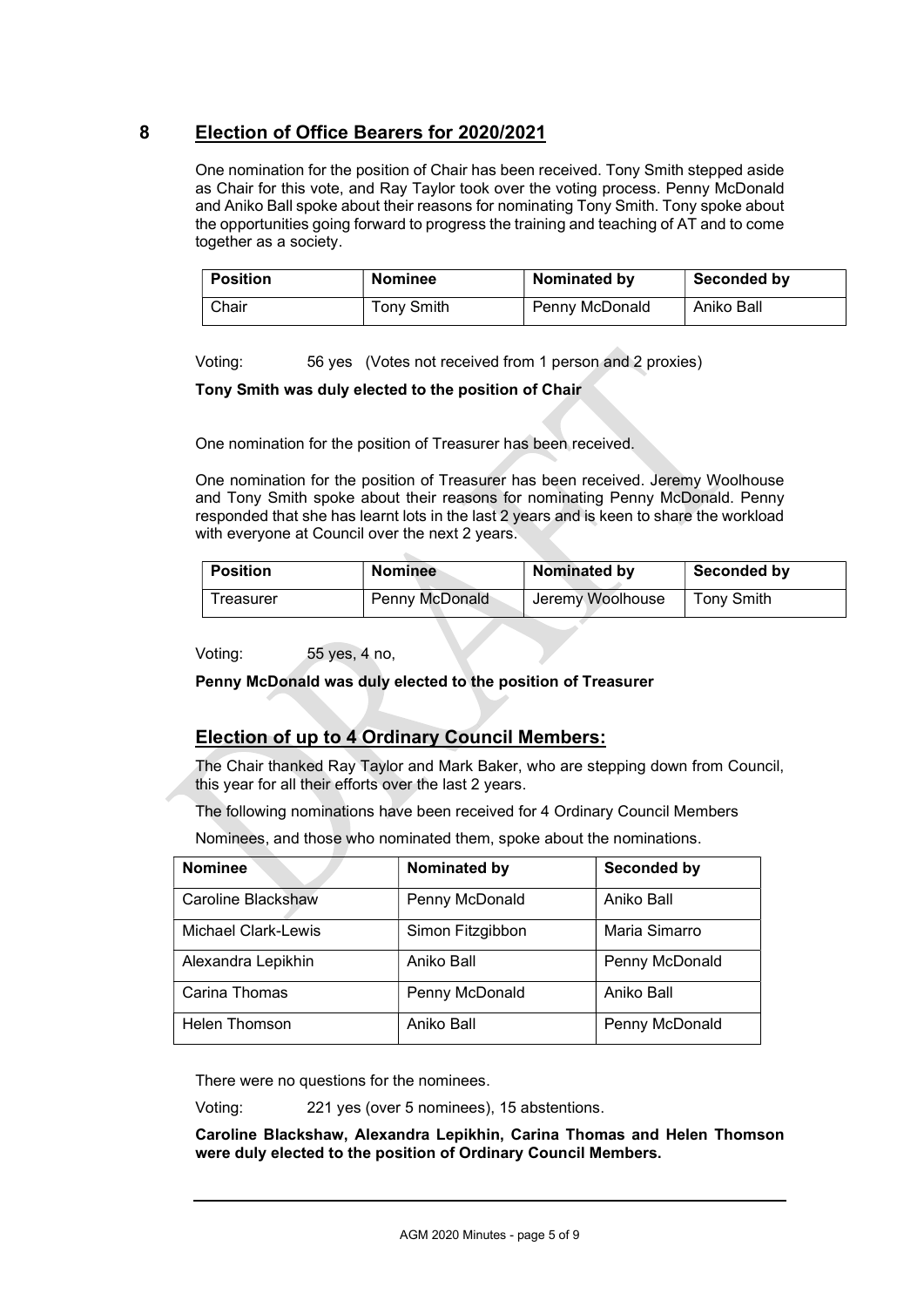Michael Shellshear asked for a vote of thanks to everyone stepping down from council, all those that nominated and those on council going into the new year. Applause from those present.

### 9 Review and set the AUSTAT Entrance and Annual Membership Fees.

Fees have been raised by \$5 each year. At a council meeting recently it was suggested that fees don't go up this year due to COVID.

Motion: That fees remain the same for 2021 as they were in 2020

Moved: Penny McDonald Seconded: Aniko Ball

Voting: 55 yes, 0 no, 4 abstain Voting Result: The motion was carried

#### 10 Motions on notice

Jeremy Woolhouse advised that because of the wording of Motion 1, this motion should be placed as Motion 3. The motion says it includes motions up to this point. The Chair ruled that Motion 1 will become Motion 3 and discussed at the end of this meeting.

#### Motion Two (dealt with first)

This resolution is intended to be passed as a "special resolution"

That the second sentence of 35 (a) (i) of the Rules of Austat be changed From:

"Each working week to consist of between 12-20 hours and at least four days" To:

"Each working week to consist of between 12-20 hours and at least three days."

Moved by: David Moore Seconded by: Jenny Thirtle

#### **Discussion**

As proposer, David Moore spoke for his motion. Currently Heads of Training can ask council for a variation to training, and generally this is accepted. In addition, there is a training school in France that is doing 3 days per week and the STAT constitution has been changed to include more flexibility. Putting this motion forward as small change that he hopes most people will accept.

Simon Fitzgibbon spoke against the motion: He appreciated Jenny Thirtle and David Moore's attempt at this motion and is Ok with 3 days but doesn't like not having any limit on hours per day, therefore the motion allows for 8-hour days.

Aniko Ball clarified David's proposal. She was the first person AUSTAT gave permission to do 3 days a week over 4 years, she couldn't have studied if that wasn't available and believes this is the way forward as it will open training to many professionals.

Marietta Simarro Garcia gave the French school example, 4 hours a day, 3 days, but felt that someone doing 8 hours a day wasn't satisfactory.

Ray Taylor supported this small change, and while he is not involved with training, he gets frustrated by Training Course directors not coming to a consensus. The most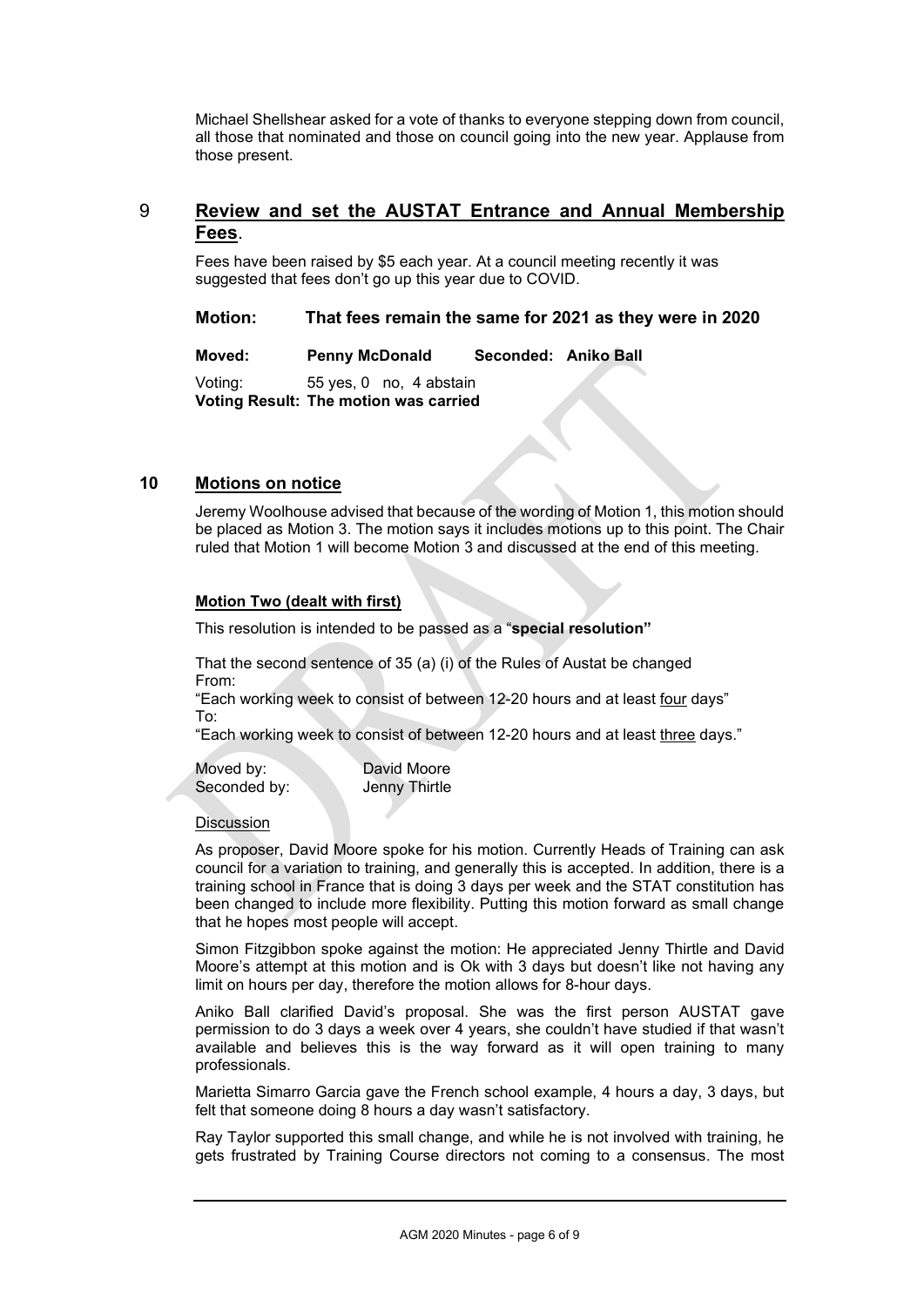important is 3 years, 1600 hours, 80% - then up to training directors to run their courses as best suits their students.

Jenny Thirtle confirmed that the change is small and that instead of having to go to Council for this 3-day variation, this allows this form of training to happen ongoing.

Voting: 51 yes, 7 no, 1 abstention

Voting Result: The motion was carried

Motion Three (dealt with second)

This resolution is intended to be passed as a "special resolution"

That following 7 (d) "A Student Member shall", Section 7 (d) (i) be amended to read: "be entitled to attend and speak to items of business but not vote at any General Meeting of AUSTAT;"

Moved by: Michael Clark-Lewis<br>Seconded by: Simon Fitzgibbon Simon Fitzgibbon

#### **Discussion**

As proposer, Michael Clark-Lewis advised this is a simple motion, due to lack of clarity at previous AGMs over whether students can speak or not at an AGM. This motion brings clarity and shows students that their voice is welcome at meetings, seeks to engage them and encourage enthusiasm.

Ray Taylor spoke that he was happy to have students speak at meetings, but felt it should not be include in rules as we don't have this permission for teacher members and this then give students extra privilege.

David Moore felt that putting it in the rules, makes it clear and takes decision away Chair.

Michael Shellshear has had to make an on the spot decision about this previously, and there wasn't any guidance. This amendment makes the role of the Chair much easier and leads to clear decision making.

Simon Fitzgibbon, addressing Ray's point, said that teachers aren't given specific permission to speak, and neither do students at present, it is a decision by the chair. This gives clarity to that permission for students.

Voting: 46 yes, 12 no, 1 abstention

Voting Result: The motion was carried

#### Motion 1 (dealt with last)

This resolution is intended to be passed as a "special resolution"

That AUSTAT adopts as its constitution the document entitled "Constitution of the Australian Society of Teachers of the Alexander Technique (AUSTAT) Incorporated November 2012", inclusive of all amendments made to this document in General Meetings subsequent to November 2012, and including all amendments made hitherto in this General Meeting, and that the new constitution be called "The Constitution of the Australian Society of Teachers of the Alexander Technique (AUSTAT) Incorporated November 2020".

Moved on behalf of AUSTAT Council by: Aniko Ball, Council Member Seconded by: Sharon van Doorn, Secretary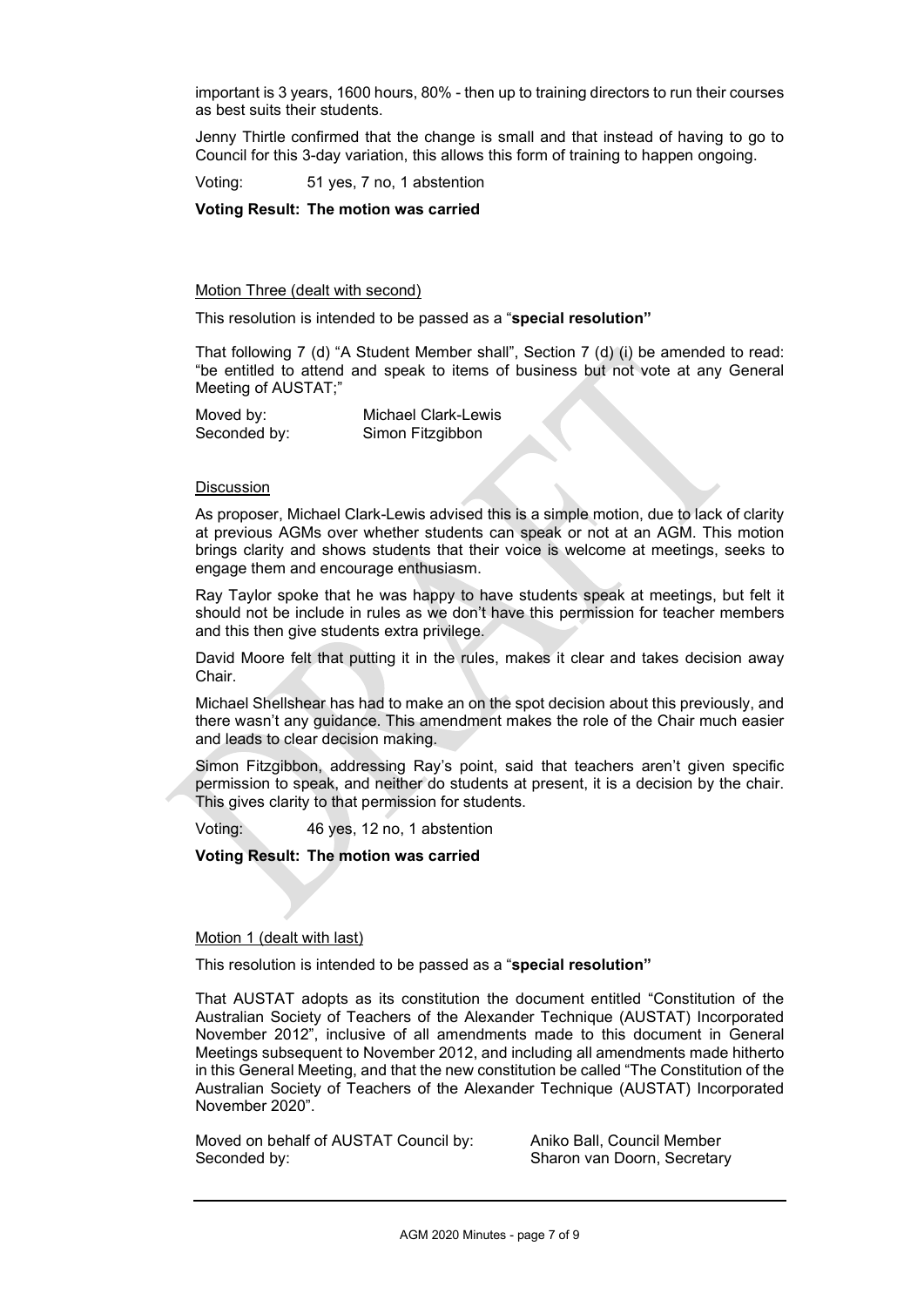Ray Taylor (with approval from the Chair) explained the reasoning behind this motion. The 2 motions passed today are not official until lodged with NSW Fair Trading. When this was done after the SGM they pointed out that this had not been done for a resolution passed in 2012. They suggested that when we next passing resolutions, we pass the full constitution, including all resolutions pass to this point.

Marietta Simarro Garcia asked if all the minutes been checked to ensure that no other special resolutions have been missed. Ray Taylor assured the meeting that this has been done.

Helen Thomson checked that the public officer would be advised of the responsibility to submit the paperwork, the Chair advised that this would be done and that Council has responsibility to ensure that this obligation is done.

Voting: 59 yes, 0 no, 0 abstention

Voting Result: The motion was carried unanimously

#### 11 General Business

Mick Gleeson gave an update on the Natural Therapies Review which he is on the panel for. Alexander Technique isn't being looked at until the second tranche. Based on how they are looking at other modalities, he felt we will probably get treated the same. The Terms of Reference want robust evidence from lots systematic reviews, and AT is unlikely to be approved as based on how they view things, we don't have the body of evidence required. They felt there was no long-term evidence on the back pain study, however Mick has managed to get this included again.

Thankyou to Mick for all the work and dedication he has put in, we are indebted to him for the work. Aniko stated that if we don't get accepted its not because AT isn't effective, its just that we don't have all the research and masses of \$\$.

There is limited research funding, and the mainstream forget to factor in is that they have the 'machine at their disposal', they have funding, and army of PHD students. We are trying to squeeze into a box that we don't fit into. They are trying to understand how AT works. They are also not looking at more global health, they are looking at very specific boxes eg back pain, diabetes, and if you can't show how to fix these, they don't accept. Also the back pain study had a variety of number of lessons and from a scientific view its difficult to work out the specifics. To be accepted in these situations, we need to work out dosage, mechanism and what it does and doesn't help. We don't have the research funding to do this.

Penny McDonald advised that one of her students is a GP and there is a push to get people off opiates. Is there a way for us to promote AT? Opiates addiction is massive problem globally, and an AT study in UK showed there was a drop in medication but the study was not done in big numbers so not accepted. His study was with 120 people, but would need 500+ people and probably cost about \$1m so would need the support of existing researchers with clout to secure funding.

What would be involved to getting research in Australia? Money. For a study to be recognised as legitimate, really needs to be part of 'the establishment', needs some big wheel professor with connections and existing research group. We aren't in the race. Good things happening in UK where they have more money and influence.

No further general business.

#### 12 Date for next AGM

The meeting agreed that the date of the next AGM would be 14<sup>th</sup> November 2021.